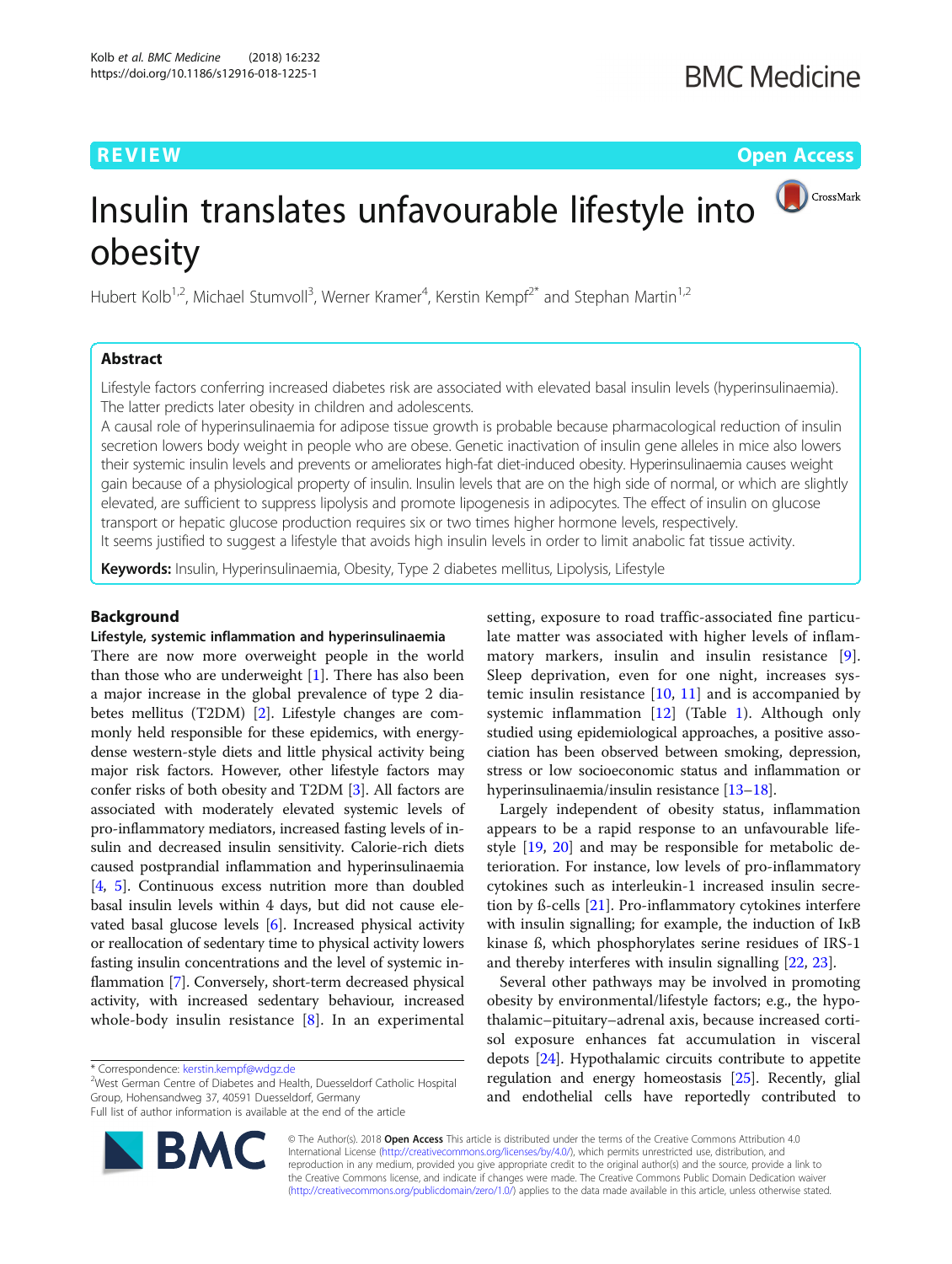<span id="page-1-0"></span>Table 1 Association of obesity risk factors with low-grade systemic inflammation and hyperinsulinaemia

| Lifestyle factor            | Inflammation     | Hyperinsulinaemia/<br>insulin resistance | References    |
|-----------------------------|------------------|------------------------------------------|---------------|
| Calorie-rich diets          | Yes <sup>a</sup> | Yes <sup>a</sup>                         | [4, 5, 114]   |
| Sedentary time              | Yes <sup>a</sup> | Yes <sup>a</sup>                         | [7, 8, 115]   |
| Road traffic                | Yes <sup>a</sup> | Yes <sup>a</sup>                         | [9, 116, 117] |
| Sleep deprivation           | Yes <sup>a</sup> | Yes <sup>a</sup>                         | $[10 - 12]$   |
| Smoking                     | Yes              | Yes                                      | [14, 15]      |
| Depression, stress          | Yes              | Yes                                      | [13, 16]      |
| Low socioeconomic<br>status | Yes              | Yes                                      | [17, 18]      |

a Randomised controlled trials indicate causal relationship

metabolic disorders and obesity [[26](#page-7-0), [27\]](#page-7-0). Genetic studies confirm the association between neurodevelopmental loci and obesity [\[28\]](#page-7-0). Another player is the microbiota [[29](#page-7-0)]. Lipid fluxes and the liver are expected to affect the development of hepatosteatosis and obesity [\[30\]](#page-7-0).

Independent of the initial effect of lifestyle factors, the pathway to obesity requires hyperinsulinaemia as a critical mediator in translating an unfavourable lifestyle into body weight gain.

## Main text

Hyperinsulinaemia versus obesity: epidemiological findings Prospective studies exploring whether hyperinsulinaemia precedes and predicts later obesity have mostly been conducted in children and adolescents. Several studies found fasting hyperinsulinaemia and insulin resistance to be risk factors for weight gain in later years [[31](#page-7-0)–[35](#page-7-0)]. In a recent cohort that included 39% obese children, fasting hyperinsulinaemia did not predict change in body mass index (BMI), except for more weight gain in obese children [[36\]](#page-7-0). Studies in adults do not offer consistent results. Fasting hyperinsulinaemia predicted weight gain in postmenopausal women, except in the most obese [[37](#page-7-0)]. By contrast, high fasting insulin levels were associated with lower rates of weight gain in cohorts with a mean BMI of 26 kg/m<sup>2</sup> [\[38,](#page-7-0) [39](#page-7-0)] and in obese people [\[40,](#page-7-0) [41\]](#page-7-0).

These results indicate that insulin levels may predict obesity in children and adolescents. Conclusions drawn from adult studies are less clear. However, these observational studies did not document and control for all lifestyle-dependent factors of obesity risk, all of which impact insulin secretion (Table 1). Only one study analysed dietary intake and an interaction was found between fasting insulin, total calories consumed, and fat percentage in predicting weight gain [\[42\]](#page-7-0).

## Hyperinsulinaemia versus obesity: intervention trials

A more direct approach for assessing the role of fasting (and diurnal) levels of insulin in weight gain includes

interventions targeting insulin secretion. Insulin secretion can be partially inhibited with the potent ß-cell  $K_{ATP}$  channel opener diazoxide [\[43](#page-7-0)]. In a randomised controlled trial, diazoxide in conjunction with a hypocaloric diet for 8 weeks led to greater weight loss in obese people than those in the control group treated by diet alone [\[44](#page-7-0)]. In the diazoxide group, insulin levels decreased by 36% (fasting) and  $\sim$  55% (post intravenous glucose) without differences in blood glucose levels compared with the control. In a similar trial, diazoxide did not induce more weight loss than the hypocaloric diet alone in the control group [\[45](#page-7-0)]. Unfortunately, the baseline fasting insulin levels in this study were significantly higher in the diazoxide group (by 32%) compared to the diet-alone group and the decrease in insulin secretion was not different between the diazoxide and control groups after 8 weeks of treatment. Taken together, body weight was reduced in all trials in which diazoxide achieved a lowering of basal and postchallenge blood glucose levels.

Insulin secretion can also be lowered by the long-acting somatostatin analogue octreotide. This peptide binds with high affinity to somatostatin receptors 5 and 2, effectively suppressing hormone production in ß-cells and several other endocrine cells, such as those in the pituitary or gut [[43](#page-7-0)]. Severely obese adults were treated for 24 weeks with a dose of octreotide that significantly suppressed insulin production (and possibly other hormones). Stimulated insulin indices were reduced by 57% and there was significant weight loss  $(-3.5 \text{ kg}/-2.8\%)$ [[46\]](#page-7-0). Secondary analyses showed that insulin was not significantly decreased in the subgroup with weight gain. By contrast, the remaining subgroup exhibited both a decrease in insulin secretion and substantial weight loss (–5.6 kg). In a subsequent similar study with three doses of long-acting octreotide and a randomised placebo control, the two higher doses caused significant weight loss  $(-2.1 \text{ kg}/-1.9\%)$  compared with the control group  $(-0.1 \text{ kg})$ kg) [[47\]](#page-7-0). As in the diazoxide trials, body weight reduction was only observed in association with lowered insulin levels.

Both compounds used to decrease insulin secretion have other pharmacological effects that may contribute to the weight loss observed. Diazoxide causes smooth muscle relaxation and fluid retention, while octreotide has a low risk of cardiac, hepatic and renal toxicity [\[48](#page-7-0), [49\]](#page-7-0). However, the two drugs represent quite different pharmacological approaches, which share an insulin lowering effect but not adverse effects. Body weight reduction was only noted in conjunction with decreased insulin secretion.

In T2DM, treatment with exogenous insulin increases systemic insulin levels and this may support fat tissue growth [\[50\]](#page-7-0). The heterogeneous nature of T2DM means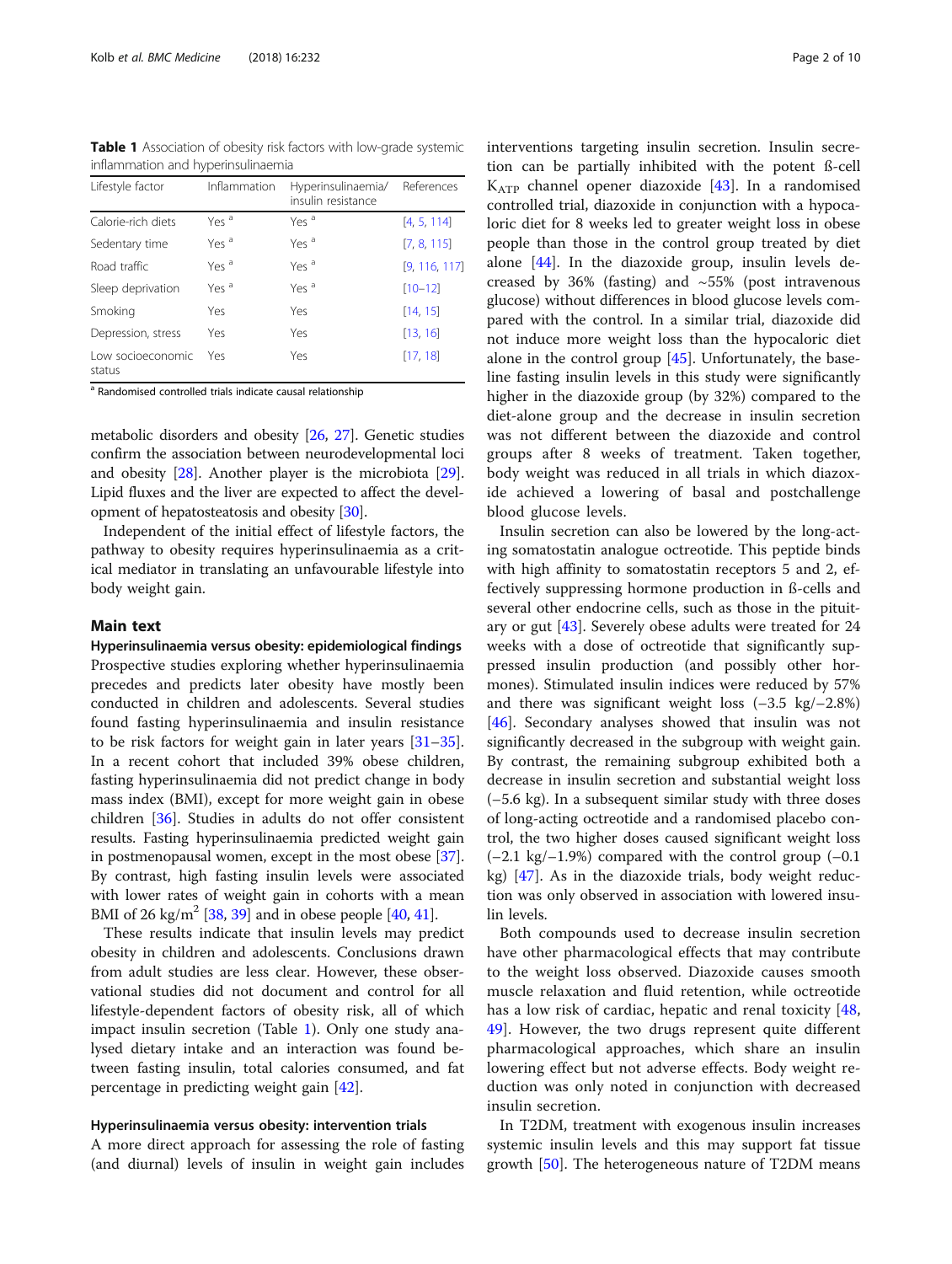it is difficult to draw conclusions about the role of insulin or hyperinsulinaemia in a healthy metabolic state. Therefore, insulin therapy in type 1 or type 2 diabetes is not discussed here.

Increasing insulin concentrations in the brain appears to have opposite effects. Cerebral insulin is an anorexic hormone, but its actions are impaired in obese people because of brain insulin resistance [[51\]](#page-7-0). Intranasal insulin delivery suppresses food intake and enhances postprandial thermogenesis, with concurrent lowering of postprandial systemic insulin levels [[52,](#page-7-0) [53\]](#page-7-0).

### Hyperinsulinaemia versus obesity: genetic studies

Currently, selective lowering of circulating insulin levels without pharmacological effects in other organs can only be achieved by genetically manipulation. Mice harbour two insulin genes, Ins1 and Ins2. The tissue distribution pattern of Ins2 resembles that of the human insulin gene, while Ins1 is expressed in ß-cells only. Glucose homeostasis remains normal after ablation of either insulin gene. After disrupting *Ins2* and one allele of *Ins1*, fasting insulin was substantially reduced (>50%) without persistent effects on glucose homeostasis [[54](#page-7-0)]. When fed an obesogenic high-fat diet, these mice did not become obese, did not develop hepatic steatosis and increased energy expenditure in association with browning of white adipose tissue. In a second study, female mice with a deleted Ins1 gene and only one intact Ins2 allele exhibited lower insulin levels, but only during the first 6 months. However, this was sufficient to protect them from high-fat diet-induced obesity over one year of observation [\[55](#page-7-0)]. In a recent study using mice expressing only Ins2 (both alleles), mice exhibited compensatory high insulin production from Ins2 genes and developed obesity on a high fat diet. The Ins2 gene had been modified to allow reduction of the insulin gene dosage by the Cre-loxP system. Partial ablation of Ins2 alleles in adult obese mice led to significant weight loss, with a specific effect on visceral adipose tissue [\[56](#page-7-0)]. A moderate reduction in fasting insulin levels was seen (30%) and did not affect glucose tolerance, insulin sensitivity, glucose-induced insulin secretion or body growth under a low or moderate fat diet. There were no differences in the levels of several other circulating hormones, including leptin, resistin, ghrelin, GIP, GLP-1, IL-6, and PYY.

The role of insulin in adipose tissue growth was also tested by selectively disrupting the insulin receptor gene in fat cells of white and brown adipose tissue. Such mice grew normally and their glucose tolerance was not different from control littermates. Basal glucose uptake into adipocytes was unchanged, but insulin-stimulated glucose uptake reduced by  $\sim$ 90%. Mice with such selective insulin resistance of adipose tissue had low fat mass and were protected from age-related obesity [[57](#page-7-0)]. In summary, four different approaches to lowering insulin secretion had the same consequence: prevention or remission of obesity (Fig. [1\)](#page-3-0).

Mutations of the human insulin gene have been described that affect insulin secretion. However, in all cases, insulin secretion was impaired to an extent that resulted in increased fasting glucose levels or diabetes [[58](#page-7-0)–[60](#page-8-0)].

## Hyperinsulinaemia: old findings reappraised

Weight gain leading to an overweight BMI is usually caused by fat tissue growth rather than muscle. Ectopic storage of triglycerides in many other cell types, including liver and muscle cells, also contributes [[61](#page-8-0)].

Insulin's lipogenic activity has been well studied and and is identical in concentration dependence to its inhibitory action on lipolysis; i.e., signalling through the insulin receptor on adipocytes causes simultaneous inhibition of lipolysis and storage of triglycerides [[62\]](#page-8-0). One observation, first made in the 1980s, is that lower concentrations of insulin are required to inhibit lipolysis in adipocytes than are needed to promote glucose influx into peripheral tissue. In hyperinsulinaemic–euglycaemic studies, the concentrations of plasma insulin required to lower plasma levels of the products of triglyceride metabolism by 50% were  $42-120$  pmol/l (mean = 78 pmol/ l), in non-obese subjects [\[63](#page-8-0)–[69\]](#page-8-0). The mean fasting insulin level of all study groups combined was 48 pmol/l; i.e., people with fasting insulin levels above the mean had substantially inhibited lipolysis. In another hyperinsulinaemic–euglycaemic study published in 1999, the inhibitory action of systemic insulin was similar between adipose and muscle tissue. Increasing insulin concentrations from 50 to 63 pmol/l already significantly inhibited glycerol release by around 20% [\[70](#page-8-0)].

Since most of these studies were North American, we compared figures with the normal range of fasting serum insulin levels of the representative National Health and Nutrition Examination Survey 1988–1994. Geometric mean fasting serum insulin levels for non-obese nondiabetic people were  $~16$  pmol/l [\[71\]](#page-8-0). This suggests that more than half of the adult non-obese population in the USA had fasting insulin concentrations in the range required to inhibit  $\geq 50\%$  of lipolysis (Fig. [2](#page-4-0)). At the individual level, the relationship between insulin concentrations and lipolysis will be difficult to predict because of the substantial variation in fasting insulin concentrations (or insulin resistance) between non-obese people with varying genetic backgrounds and lifestyles [[72\]](#page-8-0). Increased insulin resistance may attenuate increased lipolysis inhibition in people with higher fasting insulin levels. Such an interrelationship indeed exists, but two-thirds of the individual variation of insulin resistance cannot be explained by fasting insulin levels [[73\]](#page-8-0).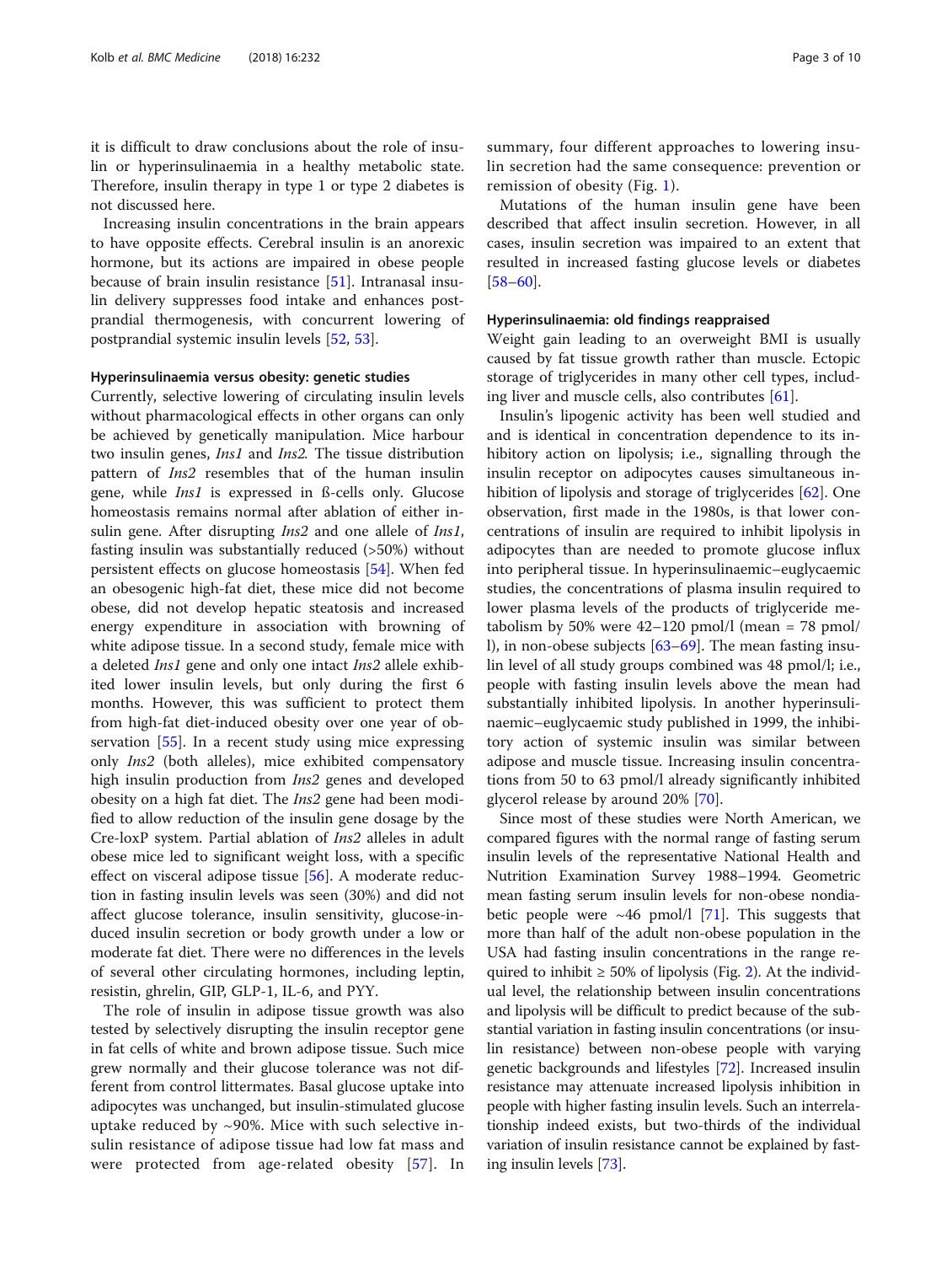<span id="page-3-0"></span>

More important is the observation that stimulating glucose uptake by insulin requires much higher hormone concentrations than is needed to inhibit lipolysis, even in the same individual. In five clamp studies, the mean insulin concentrations required to have a 50% effect (EC50) on the stimulation of peripheral glucose uptake were  $\sim$ 720, 480, 348, 360 and 360 pmol/l (mean = 454 pmol/l) [\[64](#page-8-0), [65,](#page-8-0) [67](#page-8-0), [74,](#page-8-0) [75](#page-8-0)]. Half maximal stimulation of glucose uptake required an insulin concentration that was about six times higher compared with that required for 50% inhibition of lipolysis (Fig. [2\)](#page-4-0).

Suppression of hepatic glucose production also required higher insulin concentrations than lipolysis inhibition – again, in part measured in the same individuals. EC50 values for insulin were ~300, 156, 156, 144, 120, 120 pmol/l (mean = 170 pmol/l) [[63](#page-8-0)–[65,](#page-8-0) [67,](#page-8-0) [74](#page-8-0)]. Suppression of hepatic glucose output by 50% thus required more than twice the insulin concentration needed for half maximal inhibition of lipolysis (Fig. [2\)](#page-4-0). To obtain the latter findings, insulin was infused at a peripheral vein to deliver a steady concentration of exogenous insulin to the liver via the arterial circulation. Usually, insulin is released from ß-cells in discrete pulses, about every 5 minutes, with an amplitude of 0.5–1 nmol/l insulin in the fasted state and up to 5 nmol/l after a meal [[76\]](#page-8-0). Of these high amounts of insulin, 50–80% is taken up by hepatocytes and does not therefore reach the peripheral circulation. Since hepatocytes can modulate the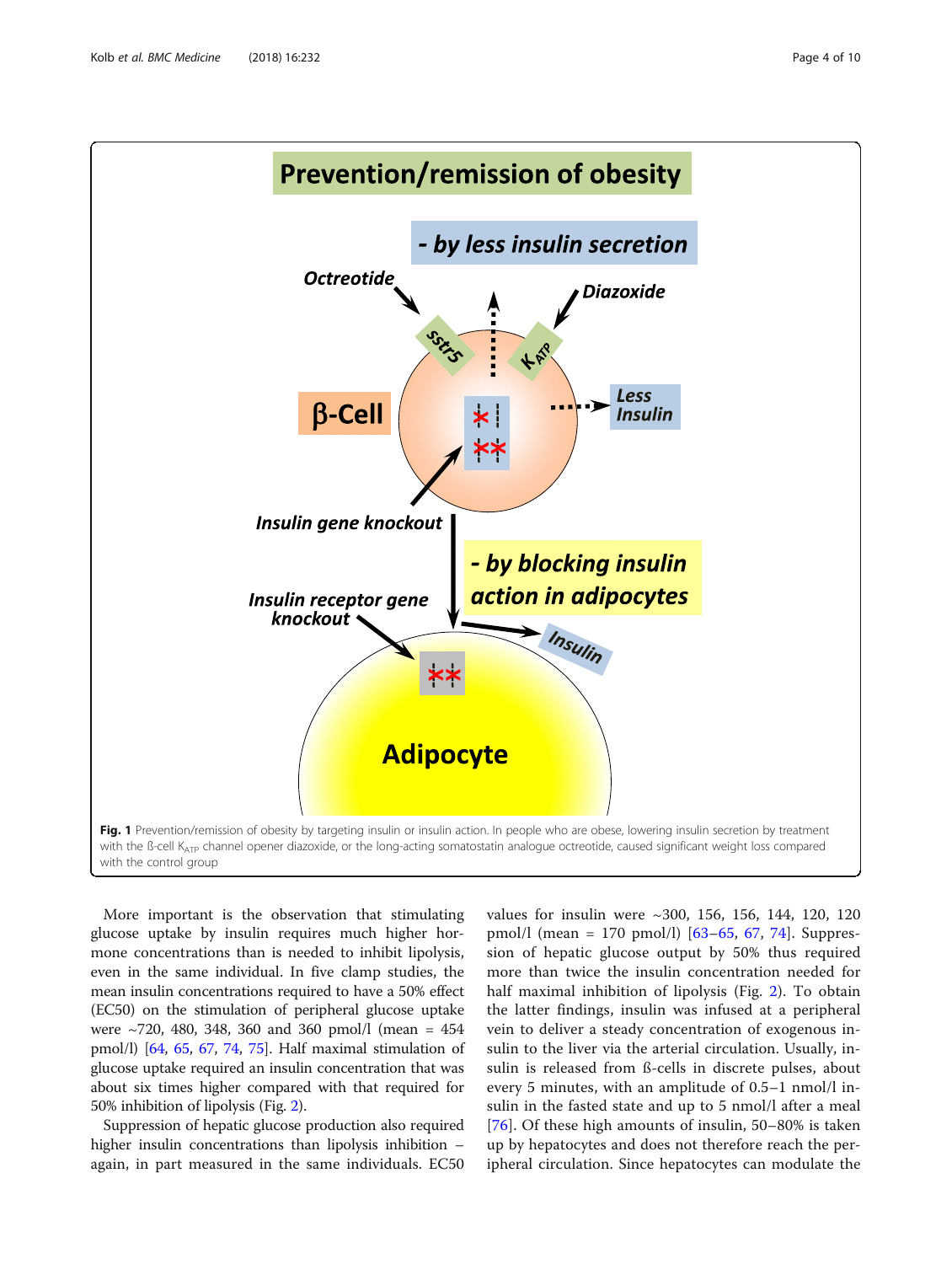<span id="page-4-0"></span>

extent of insulin clearance, peripheral insulin levels are not only determined by ß-cell function [[76](#page-8-0), [77](#page-8-0)].

Taken together, evidence is compelling that insulin levels on the high side of normal, or which are slightly elevated, substantially inhibit lipolysis in the absence of relevant insulin actions on hepatic glucose production or on glucose transport into muscle. Even in high fasting plasma insulin concentrations, lipolysis inhibition is the most sensitive response to insulin (Fig. 2). Since lipolysis inhibition is equivalent to lipogenesis promotion, the effect of insulin on adipocytes is probably responsible for the observed association between hyperinsulinaemia and incident obesity. It also fits with the anti-obesity effects of lowering insulin levels with diazoxide or octreotide, and with the prevention or remission of obesity with genetic downregulation of insulin production or insulin receptor expression on adipocytes in mice. Studies in rodents also suggest that reducing circulating insulin levels by inactivating insulin genes or with diazoxide increases the basal metabolic rate by enhanced heat production from mitochondria during fat oxidation by uncoupling protein 1 [[54,](#page-7-0) [78\]](#page-8-0).

## Hyperinsulinaemia: the bigger picture

Inhibition of lipolysis/promotion of lipogenesis, hepatic gluconeogenesis and glucose uptake into insulin-sensitive cells via upregulation of glucose transporter GLUT4 all require different levels of insulin to signal effectively via their receptors. Currently, the most probable explanation is the activation of different insulin signalling pathways in the different tissues, such as the PI3K-Akt pathway versus the MAP kinase pathway [[79\]](#page-8-0). Insulin stimulates glucose transport via the canonical PI3K-Akt pathway, whereas lipolysis is suppressed via Akt-independent suppression of protein kinase A [[80\]](#page-8-0). A further concept is that of selective insulin resistance. Indeed, insulin resistance affects glucose uptake but does not interfere with ChREBP-ß-dependent de novo lipogenesis [[79,](#page-8-0) [81](#page-8-0)].

It is not currently possible to disentangle the insulindependent regulatory network controlling body weight and weight increase. Insulin modifies its own activity [[82\]](#page-8-0) and interacts with other regulatory factors, such as other hormones, neuronal activity or gut function [[83](#page-8-0)– [85\]](#page-8-0). Genetic components, such as putative thrifty genes and DNA sequences associated with obesity risk, add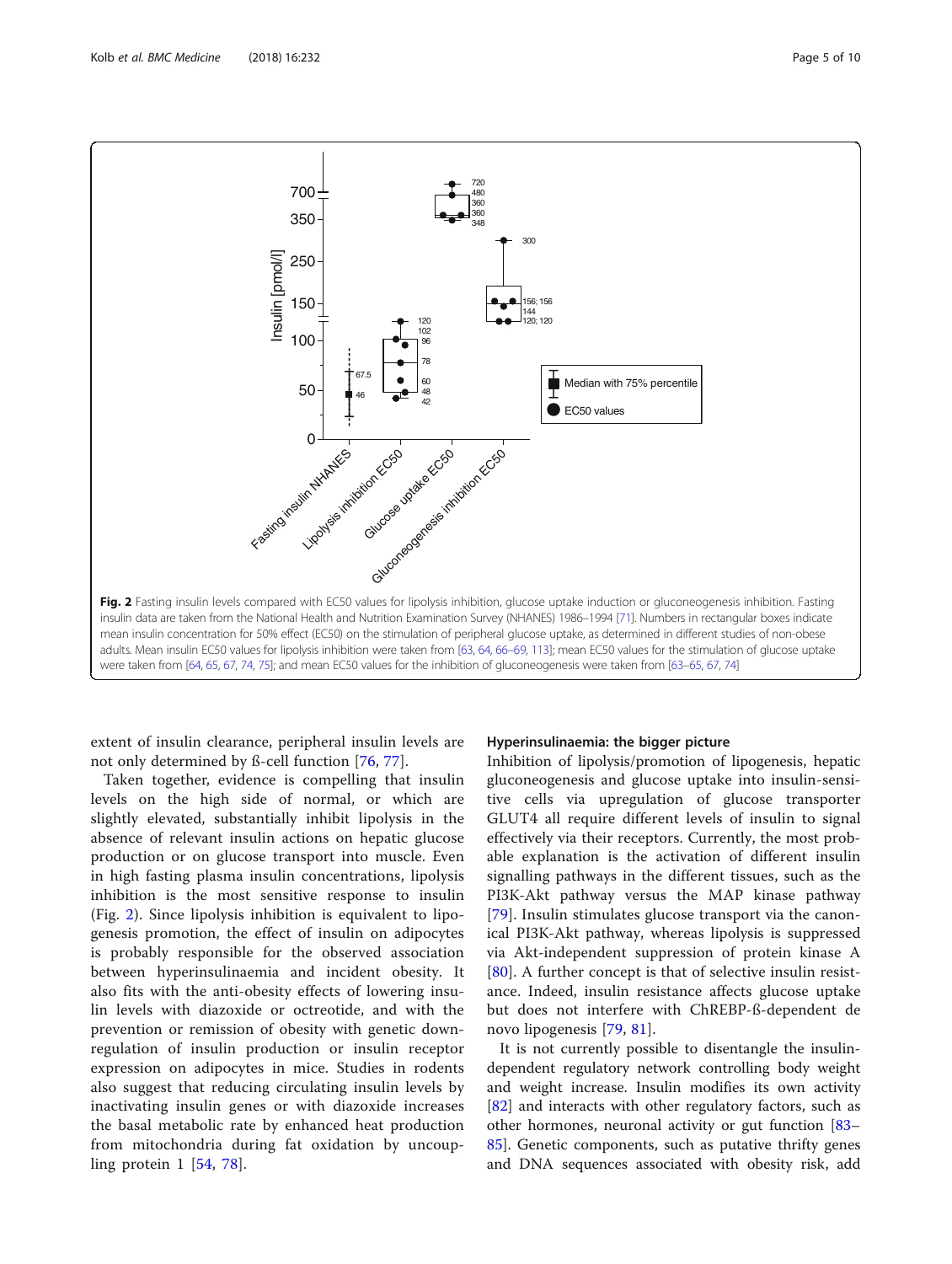further complexity [\[86](#page-8-0), [87\]](#page-8-0). It is therefore almost surprising that modulation of the systemic level of a single hormone, insulin, has such profound consequences on the risk of becoming obese. Insulin is our dominant anabolic hormone and, during an anabolic state of metabolism, cell stress is increased [[20](#page-7-0)]. Insulin resistance is therefore considered a physiological defence to limit damage  $[88]$  $[88]$ . Low insulin levels extend the lifespan – at least in mice, possibly because of lower oxidative stress [[89](#page-8-0)–[91](#page-8-0)]. This effect was seen in the absence of altered IGF-1 levels and was associated with lower fasting glucose and improved insulin sensitivity.

The inverse association between insulin-mediated lipolysis and lipogenesis in adipocytes [\[62\]](#page-8-0) means that decreased adipose tissue growth is accompanied by increased release of non-esterified free fatty acids (FFAs) from adipocyte triglycerides because of increased lipolysis. Systemic FFAs mostly come from upper body subcutaneous fat and do not reflect visceral adiposity [[92\]](#page-8-0). Individual fasting FFA concentrations vary substantially – even if measured on consecutive days (coefficient of variation, 45%, versus 4.8% for fasting glucose) [[93\]](#page-8-0). One reason may be that the half-life of FFAs in the circulation is only 2–4 minutes [[94](#page-8-0)].

The epidemiological association between increased FFA levels after an overnight fast with metabolic and cardiovascular outcomes is not convincing, because the opposite has also been reported [\[94](#page-8-0)–[96](#page-8-0)]. Women have FFA levels that are approximately 20% higher than men, yet they have similar insulin sensitivity [\[92](#page-8-0), [94](#page-8-0)]. Fasting FFA concentrations were not associated with several measures of insulin resistance or with liver fat accumulation [\[97](#page-8-0)].

In lean people, mean overnight fasting FFA concentrations ranges between 300 and 600  $\mu$ mol/l [\[94](#page-8-0)]. Obese people with manifold higher fat mass exhibit marginally higher FFAs (difference ~70 μmol/l, mean of 43 studies) in the circulation [\[94](#page-8-0)]. This indicates that fat tissue releases fewer FFAs in obesity, attributed to downregulation of enzymes involved in the breakdown of triglyc-erides [[98\]](#page-8-0). By contrast, FFA levels increased by  $~60\%$ after 24 hours of severe energy restriction (2.3 MJ) and reached around 1300 μmol/l after a 72-hour fast [\[94](#page-8-0), [99\]](#page-8-0). Severe energy restriction of a similar magnitude (2.5 MJ/day) in T2DM patients has reportedly substantially improved metabolic health and even reverted clinical T2DM [[100\]](#page-8-0). As expected, there was a decrease in plasma insulin levels by approximately one-third, reaching the level of non-diabetic controls, and a concomitant increase in systemic FFAs by ~40%. However, elevated FFA concentrations reverted to baseline levels within 8 weeks. Similarly, bariatric surgery lowered fasting insulin levels, accompanied by an increase of FFA concentrations, but FFA levels returned to baseline or lower after several months [\[101](#page-8-0)]. These findings indicate that humans adapt to lower insulin levels by normalising initially increased FFA levels.

## Conclusions

Barbara Corkey introduced the concept of hyperinsulinaemia as a risk factor for obesity [\[102](#page-8-0)]. She suggested that environmental agents, such as food additives, toxins or excess iron, which have entered the food chain since 1980, might cause insulin hypersecretion [[102](#page-8-0), [103\]](#page-8-0). We report here that all lifestyle characteristics known to confer a risk of obesity are associated with hyperinsulinaemia. Any relationship between unfavourable lifestyle factors and high consumption of food additives or toxins at a global level remains unknown. Here, we suggest a mechanism for the association between hyperinsulinaemia and obesity, based on work mostly published in the 1980s. These studies concur in that much lower concentrations of insulin are required to inhibit lipolysis compared with gluconeogenesis or the promotion of glucose uptake (Fig. [2\)](#page-4-0).

Interestingly, fasting insulin levels were much lower in lean vegetarians (mean = 30 pmol/l) than in a lean case control group with similar energy and major nutrient intake (mean  $= 44$  pmol/l) and there was only a minor difference in fasting glucose values (means = 4.47 versus 4.71 mmol/l) [\[104\]](#page-8-0). Although insulin acts in virtually all tissues of the body, the low insulin levels of vegetarians are apparently sufficient to maintain the hormonal effects of insulin in the body. The very low basal insulin concentrations in vegetarians indicate that fasting insulin levels are modified by type of diet. The strongest effects are seen in people who follow very low calorie diets [[100\]](#page-8-0), intermittent fasting [[105](#page-8-0)], or undergo bariatric surgery [[106\]](#page-8-0). Dietary interventions are complicated by a diurnal pattern of insulin resistance, being lowest in the morning [\[107,](#page-8-0) [108](#page-8-0)]. Therefore, skipping breakfast has less favourable consequences than skipping dinner [[109](#page-9-0)]. Physical exercise also reduces fasting insulin levels [\[7](#page-6-0)] (independently of weight change because it can be observed after a single exercise session) [[110](#page-9-0)].

It may be insufficient to recognise prolonged hyperinsulinaemia by monitoring diurnal glucose levels. For instance, people with higher fasting insulin levels but normal glycaemia respond with higher postprandial insulin secretion than people with low basal insulin [[111](#page-9-0)]. In healthy adults, oral glucose tolerance was not affected by the level of physical activity on the preceding day, but serum insulin levels during the glucose tolerance test were lower after high physical activity [[112](#page-9-0)].

Taken together, the data presented justify the recommendation of a lifestyle that avoids high insulin levels for much of the day to limit the period of anabolic fat tissue activity (Box 1).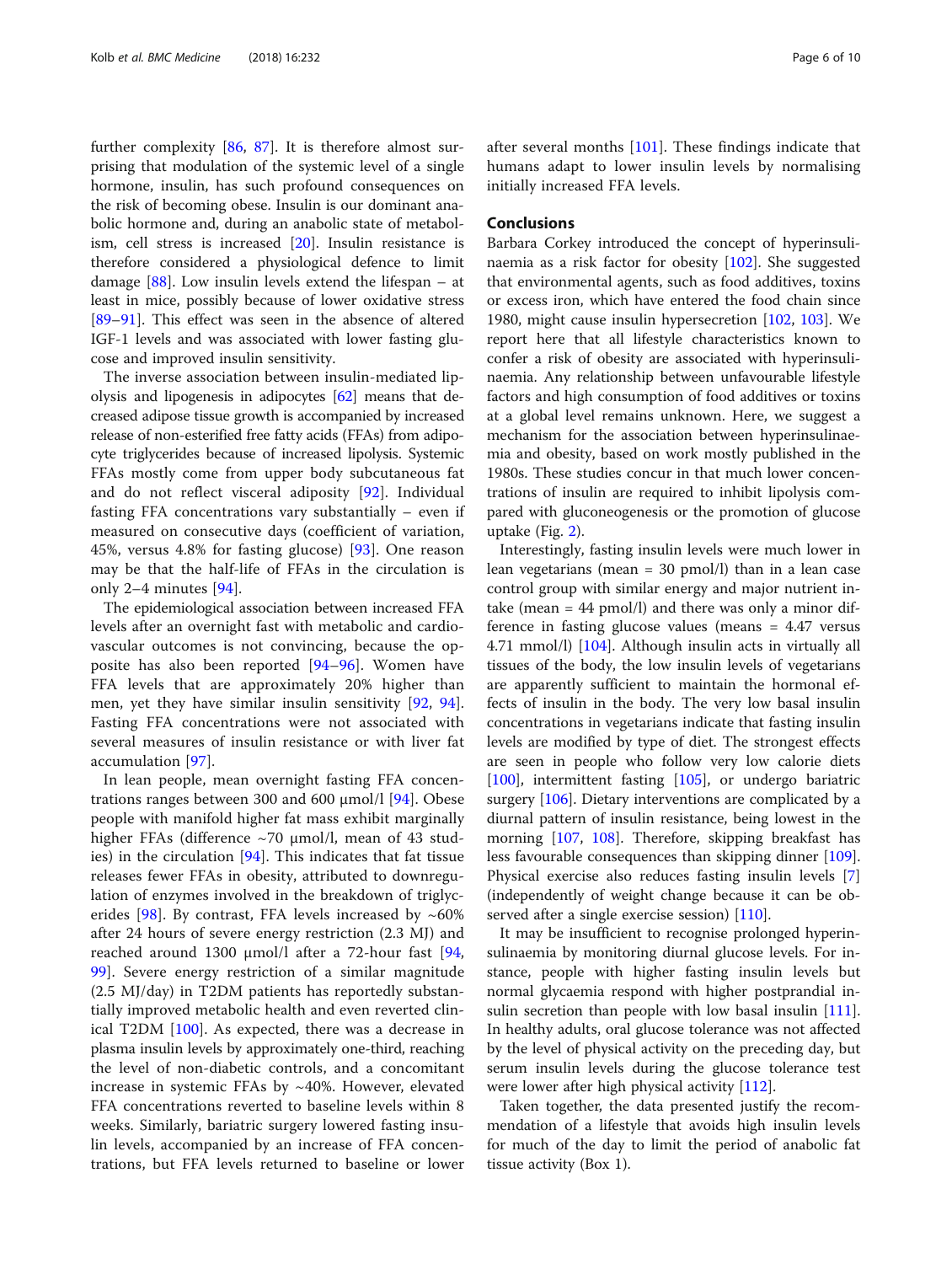- <span id="page-6-0"></span>• All known lifestyle-dependent obesity risk factors are associated with, or give rise to, hyperinsulinaemia.
- Insulin levels that are on the high side of normal, or that are slightly elevated, predict later obesity in children and adolescents but not in adults.
- Pharmacological lowering of insulin secretion by diazoxide or octreotide causes weight loss.
- In mice, genetic lowering of insulin levels or selective genetic disruption of the insulin receptor in adipocytes causes prevention or remission of obesity.
- Lipolysis inhibition is the most sensitive metabolic action of insulin. Consequently, fasting insulin levels that are on the high side of normal, or that are slightly elevated, are sufficient to substantially inhibit lipolysis and the promotion of concomitant lipogenesis in adipocytes.
- Insulin concentrations that are six times higher than normal are required to stimulate glucose uptake and two times higher than normal to inhibit gluconeogenesis.
- It seems justified to suggest a lifestyle that avoids high insulin levels for much of the day to limit the period of anabolic fat tissue activity. Appropriate measures include low calorie diets, intermittent fasting or physical activity.

### Abbreviations

BMI: Body mass index; EC50: Mean insulin concentration for 50% effect; FFAs: Free fatty acids; T2DM: Type 2 diabetes mellitus

#### Acknowledgements

We thank Dr Fraser W Scott, University of Ottawa, for reading the manuscript.

## Funding

Not applicable.

### Availability of data and materials

Data for this review were identified by searching MEDLINE, PubMed and references from relevant articles using the search terms "lipolysis", "hyperinsulinemia", "adipocyte lipogenesis", "free fatty acids" OR "non esterified fatty acids", and "obesity". To limit the number of references, more recently published papers referring to several previously published articles were cited, if possible. Only articles published in English were selected.

## Authors' contributions

HK conducted the bibliographic research, wrote the initial and final drafts of the manuscript. SM conceived the manuscript and participated in writing the initial draft and manuscript review. MS, WK and KK reviewed the manuscript and contributed to writing the final version. SM had full access to all the data and had final responsibility for submitting the manuscript for publication. All the authors read and approved the final version of the manuscript.

## Ethics approval and consent to participate

Not applicable.

## Consent for publication

Not applicable.

## Competing interests

SM has received non-restricted support to conduct trials of lifestyle change in people who have, or are at risk of, T2DM by Novartis, Boehringer Ingelheim, Almased Wellness, Nintendo of Europe, HMM Holding, Gesellschaft von Freunden und Förderern der Heinrich-Heine-Universität Düsseldorf. Sponsors played no role in writing this manuscript or the decision to submit it for publication.

HK, MS, WK and KK declare that they have no competing interests.

## Publisher's Note

Springer Nature remains neutral with regard to jurisdictional claims in published maps and institutional affiliations.

### Author details

<sup>1</sup> Faculty of Medicine, University of Duesseldorf, Moorenstr. 5, 40225 Duesseldorf, Germany. <sup>2</sup>West German Centre of Diabetes and Health, Duesseldorf Catholic Hospital Group, Hohensandweg 37, 40591 Duesseldorf, Germany. <sup>3</sup>Department of Endocrinology and Nephrology, University of Leipzig, Liebigstraße 18, 04103 Leipzig, Germany. <sup>4</sup>Biomedical and Scientific Consulting, 55130 Mainz, Germany.

## Received: 23 September 2018 Accepted: 26 November 2018

#### References

- 1. NCD Risk Factor Collaboration (NCD-RisC). Worldwide trends in body-mass index, underweight, overweight, and obesity from 1975 to 2016: a pooled analysis of 2416 population-based measurement studies in 128.9 million children, adolescents, and adults. Lancet. 2017;390:2627–42.
- 2. NCD Risk Factor Collaboration (NCD-RisC). Trends in adult body-mass index in 200 countries from 1975 to 2014: a pooled analysis of 1698 populationbased measurement studies with 19.2 million participants. Lancet. 2016; 387:1377–96.
- 3. Kolb H, Martin S. Environmental/lifestyle factors in the pathogenesis and prevention of type 2 diabetes. BMC Med. 2017;15:131.
- 4. Herieka M, Erridge C. High-fat meal induced postprandial inflammation. Mol Nutr Food Res. 2014;58:136–46.
- 5. de Vries MA, Klop B, Janssen HW, Njo TL, Westerman EM, Castro CM. Postprandial inflammation: targeting glucose and lipids. Adv Exp Med Biol. 2014;824:161–70.
- 6. Boden G, Homko C, Barrero CA, Stein TP, Chen X, Cheung P, et al. Excessive caloric intake acutely causes oxidative stress, GLUT4 carbonylation, and insulin resistance in healthy men. Sci Transl Med. 2015;7:304re7.
- 7. Jelleyman C, Yates T, O'Donovan G, Gray LJ, King JA, Khunti K, et al. The effects of high-intensity interval training on glucose regulation and insulin resistance: a meta-analysis. Obes Rev. 2015;16:942–61.
- 8. Bowden Davies KA, Sprung VS, Norman JA, Thompson A, Mitchell KL, Halford JCG, et al. Short-term decreased physical activity with increased sedentary behaviour causes metabolic derangements and altered body composition: effects in individuals with and without a first-degree relative with type 2 diabetes. Diabetologia. 2018;61:1282–94.
- 9. Li H, Cai J, Chen R, Zhao Z, Ying Z, Wang L, et al. Particulate matter exposure and stress hormone levels: a randomized, double-blind, crossover trial of air purification. Circulation. 2017;136:618–27.
- 10. Donga E, van Dijk M, van Dijk JG, Biermasz NR, Lammers GJ, van Kralingen KW, et al. A single night of partial sleep deprivation induces insulin resistance in multiple metabolic pathways in healthy subjects. J Clin Endocrinol Metab. 2010;95:2963–8.
- 11. Rao MN, Neylan TC, Grunfeld C, Mulligan K, Schambelan M, Schwarz JM. Subchronic sleep restriction causes tissue-specific insulin resistance. J Clin Endocrinol Metab. 2015;100:1664–71.
- 12. Wright KP Jr, Drake AL, Frey DJ, Fleshner M, Desouza CA, Gronfier C, et al. Influence of sleep deprivation and circadian misalignment on cortisol, inflammatory markers, and cytokine balance. Brain Behav Immun. 2015; 47:24–34.
- 13. Rao MN, Chau A, Madden E, Inslicht S, Talbot L, Richards A, et al. Hyperinsulinemic response to oral glucose challenge in individuals with posttraumatic stress disorder. Psychoneuroendocrinology. 2014;49:171–81.
- 14. Sun K, Liu J, Ning G. Active smoking and risk of metabolic syndrome: a meta-analysis of prospective studies. PLoS One. 2012;7:e47791.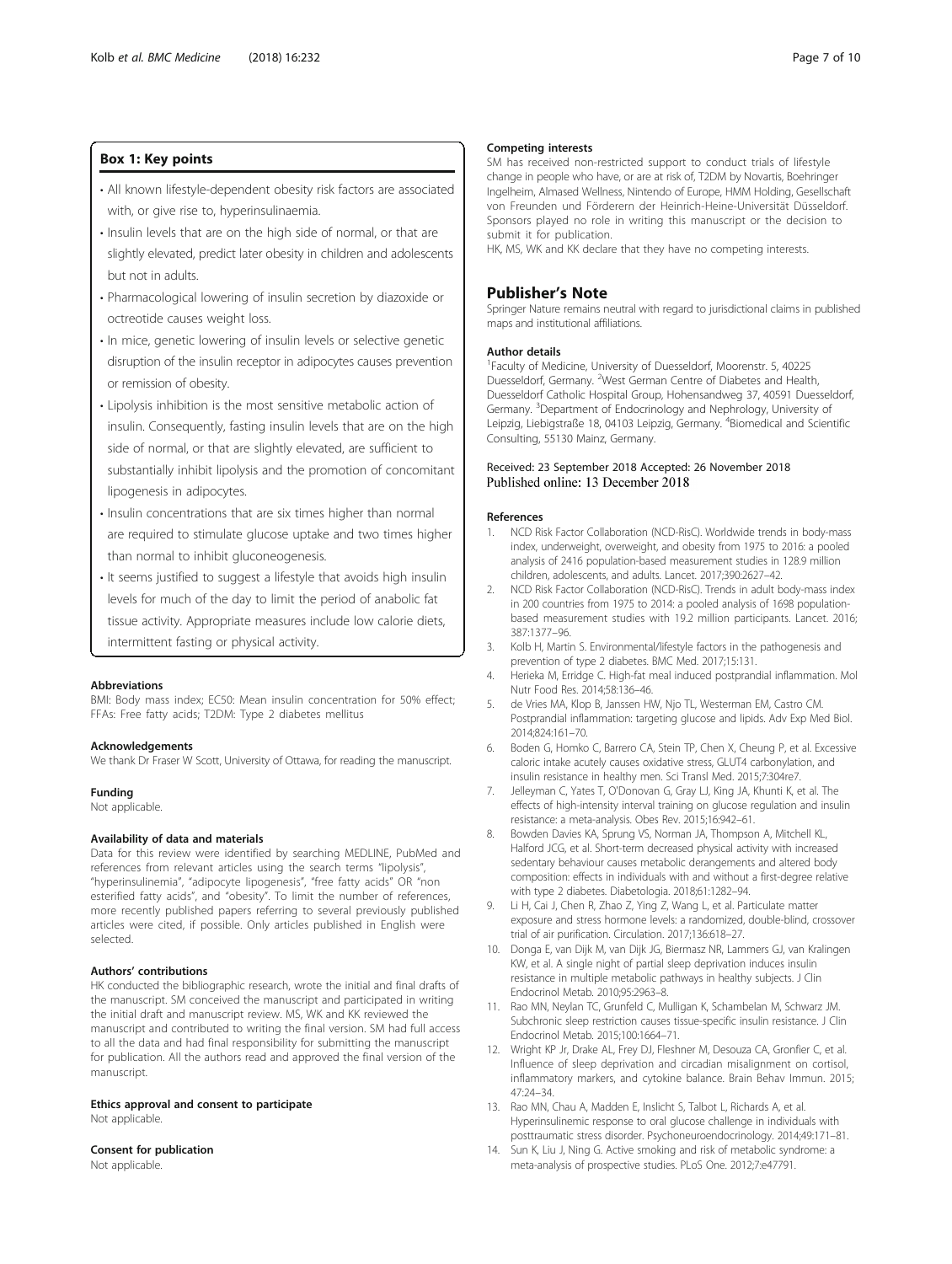- <span id="page-7-0"></span>15. Piazzolla G, Castrovilli A, Liotino V, Vulpi MR, Fanelli M, Mazzocca A, et al. Metabolic syndrome and Chronic Obstructive Pulmonary Disease (COPD): the interplay among smoking, insulin resistance and vitamin D. PLoS One. 2017;12:e0186708.
- 16. Webb M, Davies M, Ashra N, Bodicoat D, Brady E, Webb D, et al. The association between depressive symptoms and insulin resistance, inflammation and adiposity in men and women. PLoS One. 2017;12:e0187448.
- 17. Bonaccio M, Di Castelnuovo A, Pounis G, De Curtis A, Costanzo S, Persichillo M, et al. Relative contribution of health-related behaviours and chronic diseases to the socioeconomic patterning of low-grade inflammation. Int J Public Health. 2017;62:551–62.
- 18. Volaco A, Cavalcanti AM, Filho RP, Precoma DB. Socioeconomic status: the missing link between obesity and diabetes mellitus? Curr Diabetes Rev. 2018;14:321–6.
- 19. Kolb H, Mandrup-Poulsen T. The global diabetes epidemic as a consequence of lifestyle-induced low-grade inflammation. Diabetologia. 2010;53:10–20.
- 20. Kolb H, Eizirik DL. Resistance to type 2 diabetes mellitus: a matter of hormesis? Nat Rev Endocrinol. 2011;8:183–92.
- 21. Spinas GA, Palmer JP, Mandrup-Poulsen T, Andersen H, Nielsen JH, Nerup J. The bimodal effect of interleukin 1 on rat pancreatic beta-cells--stimulation followed by inhibition--depends upon dose, duration of exposure, and ambient glucose concentration. Acta Endocrinol. 1988;119:307–11.
- 22. Arkan MC, Hevener AL, Greten FR, Maeda S, Li ZW, Long JM, et al. IKK-beta links inflammation to obesity-induced insulin resistance. Nat Med. 2005; 11:191–8.
- 23. Cai D, Yuan M, Frantz DF, Melendez PA, Hansen L, Lee J, et al. Local and systemic insulin resistance resulting from hepatic activation of IKK-beta and NF-kappaB. Nat Med. 2005;11:183–90.
- 24. Anagnostis P, Athyros VG, Tziomalos K, Karagiannis A, Mikhailidis DP. Clinical review: The pathogenetic role of cortisol in the metabolic syndrome: a hypothesis. J Clin Endocrinol Metab. 2009;94:2692–701.
- 25. Timper K, Bruning JC. Hypothalamic circuits regulating appetite and energy homeostasis: pathways to obesity. Dis Model Mech. 2017;10:679–89.
- 26. Douglass JD, Dorfman MD, Thaler JP. Glia: silent partners in energy homeostasis and obesity pathogenesis. Diabetologia. 2017;60:226–36.
- 27. Graupera M, Claret M. Endothelial Cells: New players in obesity and related metabolic disorders. Trends Endocrinol Metab. 2018;29:781–94.
- 28. Mace A, Tuke MA, Deelen P, Kristiansson K, Mattsson H, Noukas M, et al. CNV-association meta-analysis in 191,161 European adults reveals new loci associated with anthropometric traits. Nat Commun. 2017;8:744.
- 29. Mulders RJ, de Git KCG, Schele E, Dickson SL, Sanz Y, Adan RAH. Microbiota in obesity: interactions with enteroendocrine, immune and central nervous systems. Obes Rev. 2018;19:435–51.
- 30. Ertunc ME, Hotamisligil GS. Lipid signaling and lipotoxicity in metaflammation: indications for metabolic disease pathogenesis and treatment. J Lipid Res. 2016;57:2099–114.
- 31. Odeleye OE, de Courten M, Pettitt DJ, Ravussin E. Fasting hyperinsulinemia is a predictor of increased body weight gain and obesity in Pima Indian children. Diabetes. 1997;46:1341–5.
- 32. Morrison JA, Glueck CJ, Horn PS, Schreiber GB, Wang P. Pre-teen insulin resistance predicts weight gain, impaired fasting glucose, and type 2 diabetes at age 18–19 y: a 10-y prospective study of black and white girls. Am J Clin Nutr. 2008;88:778–88.
- 33. Adam TC, Toledo-Corral C, Lane CJ, Weigensberg MJ, Spruijt-Metz D, Davies JN, et al. Insulin sensitivity as an independent predictor of fat mass gain in Hispanic adolescents. Diabetes Care. 2009;32:2114–5.
- 34. Labayen I, Ruiz JR, Ortega FB, Harro J, Merenakk L, Oja L, et al. Insulin sensitivity at childhood predicts changes in total and central adiposity over a 6-year period. Int J Obes. 2011;35:1284–8.
- 35. Chen YY, Wang JP, Jiang YY, Li H, Hu YH, Lee KO, et al. Fasting plasma insulin at 5 years of age predicted subsequent weight increase in early childhood over a 5-year period – the Da Qing Children Cohort Study. PLoS One. 2015;10:e0127389.
- 36. Sedaka NM, Olsen CH, Yannai LE, Stutzman WE, Krause AJ, Sherafat-Kazemzadeh R, et al. A longitudinal study of serum insulin and insulin resistance as predictors of weight and body fat gain in African American and Caucasian children. Int J Obes. 2017;41:61–70.
- 37. Howard BV, Adams-Campbell L, Allen C, Black H, Passaro M, Rodabough RJ, et al. Insulin resistance and weight gain in postmenopausal women of diverse ethnic groups. Int J Obes Relat Metab Disord. 2004;28:1039–47.
- 38. Hoag S, Marshall JA, Jones RH, Hamman RF. High fasting insulin levels associated with lower rates of weight gain in persons with normal glucose tolerance: the San Luis Valley Diabetes Study. Int J Obes Relat Metab Disord. 1995;19:175–80.
- 39. Wedick NM, Snijder MB, Dekker JM, Heine RJ, Stehouwer CD, Nijpels G, et al. Prospective investigation of metabolic characteristics in relation to weight gain in older adults: the Hoorn Study. Obesity. 2009;17:1609–14.
- 40. Swinburn BA, Nyomba BL, Saad MF, Zurlo F, Raz I, Knowler WC, et al. Insulin resistance associated with lower rates of weight gain in Pima Indians. J Clin Invest. 1991;88:168–73.
- 41. Valdez R, Mitchell BD, Haffner SM, Hazuda HP, Morales PA, Monterrosa A, et al. Predictors of weight change in a bi-ethnic population. The San Antonio Heart Study. Int J Obes Relat Metab Disord. 1994;18:85–91.
- 42. Morrison JA, Glueck CJ, Wang P. Preteen insulin levels interact with caloric intake to predict increases in obesity at ages 18 to 19 years: a 10-year prospective study of black and white girls. Metabolism. 2010;59:718–27.
- 43. Doyle ME, Egan JM. Pharmacological agents that directly modulate insulin secretion. Pharmacol Rev. 2003;55:105–31.
- 44. Alemzadeh R, Langley G, Upchurch L, Smith P, Slonim AE. Beneficial effect of diazoxide in obese hyperinsulinemic adults. J Clin Endocrinol Metab. 1998;83:1911–5.
- 45. Due A, Flint A, Eriksen G, Moller B, Raben A, Hansen JB, et al. No effect of inhibition of insulin secretion by diazoxide on weight loss in hyperinsulinaemic obese subjects during an 8-week weight-loss diet. Diabetes Obes Metab. 2007;9:566–74.
- 46. Velasquez-Mieyer PA, Cowan PA, Arheart KL, Buffington CK, Spencer KA, Connelly BE, et al. Suppression of insulin secretion is associated with weight loss and altered macronutrient intake and preference in a subset of obese adults. Int J Obes Relat Metab Disord. 2003;27:219–26.
- 47. Lustig RH, Greenway F, Velasquez-Mieyer P, Heimburger D, Schumacher D, Smith D, et al. A multicenter, randomized, double-blind, placebo-controlled, dose-finding trial of a long-acting formulation of octreotide in promoting weight loss in obese adults with insulin hypersecretion. Int J Obes. 2006;30:331–41.
- 48. Hu S, Xu Z, Yan J, Liu M, Sun B, Li W, et al. The treatment effect of diazoxide on 44 patients with congenital hyperinsulinism. J Pediatr Endocrinol Metab. 2012;25:1119–22.
- 49. Pivonello R, Muscogiuri G, Holder G, Paul M, Sarp S, Lesogor A, et al. Longterm safety of long-acting octreotide in patients with diabetic retinopathy: results of pooled data from 2 randomized, double-blind, placebo-controlled phase 3 studies. Endocrine. 2018;60:65–72.
- 50. Hodish I. Insulin therapy, weight gain and prognosis. Diabetes Obes Metab. 2018;20:2085–92.
- 51. Kullmann S, Heni M, Hallschmid M, Fritsche A, Preissl H, Haring HU. Brain insulin resistance at the crossroads of metabolic and cognitive disorders in humans. Physiol Rev. 2016;96:1169–209.
- 52. Jauch-Chara K, Friedrich A, Rezmer M, Melchert UH, Scholand-Engler G, Hallschmid M, et al. Intranasal insulin suppresses food intake via enhancement of brain energy levels in humans. Diabetes. 2012;61:2261–8.
- 53. Benedict C, Brede S, Schioth HB, Lehnert H, Schultes B, Born J, et al. Intranasal insulin enhances postprandial thermogenesis and lowers postprandial serum insulin levels in healthy men. Diabetes. 2011;60:114–8.
- 54. Mehran AE, Templeman NM, Brigidi GS, Lim GE, Chu KY, Hu X, et al. Hyperinsulinemia drives diet-induced obesity independently of brain insulin production. Cell Metab. 2012;16:723–37.
- 55. Templeman NM, Clee SM, Johnson JD. Suppression of hyperinsulinaemia in growing female mice provides long-term protection against obesity. Diabetologia. 2015;58:2392–402.
- 56. Page MM, Skovso S, Cen H, Chiu AP, Dionne DA, Hutchinson DF, et al. Reducing insulin via conditional partial gene ablation in adults reverses diet-induced weight gain. FASEB J. 2018;32:1196–206.
- 57. Bluher M, Michael MD, Peroni OD, Ueki K, Carter N, Kahn BB, et al. Adipose tissue selective insulin receptor knockout protects against obesity and obesity-related glucose intolerance. Dev Cell. 2002;3:25–38.
- 58. Edghill EL, Flanagan SE, Patch AM, Boustred C, Parrish A, Shields B, et al. Insulin mutation screening in 1,044 patients with diabetes: mutations in the INS gene are a common cause of neonatal diabetes but a rare cause of diabetes diagnosed in childhood or adulthood. Diabetes. 2008;57:1034–42.
- 59. Molven A, Ringdal M, Nordbo AM, Raeder H, Stoy J, Lipkind GM, et al. Mutations in the insulin gene can cause MODY and autoantibody-negative type 1 diabetes. Diabetes. 2008;57:1131–5.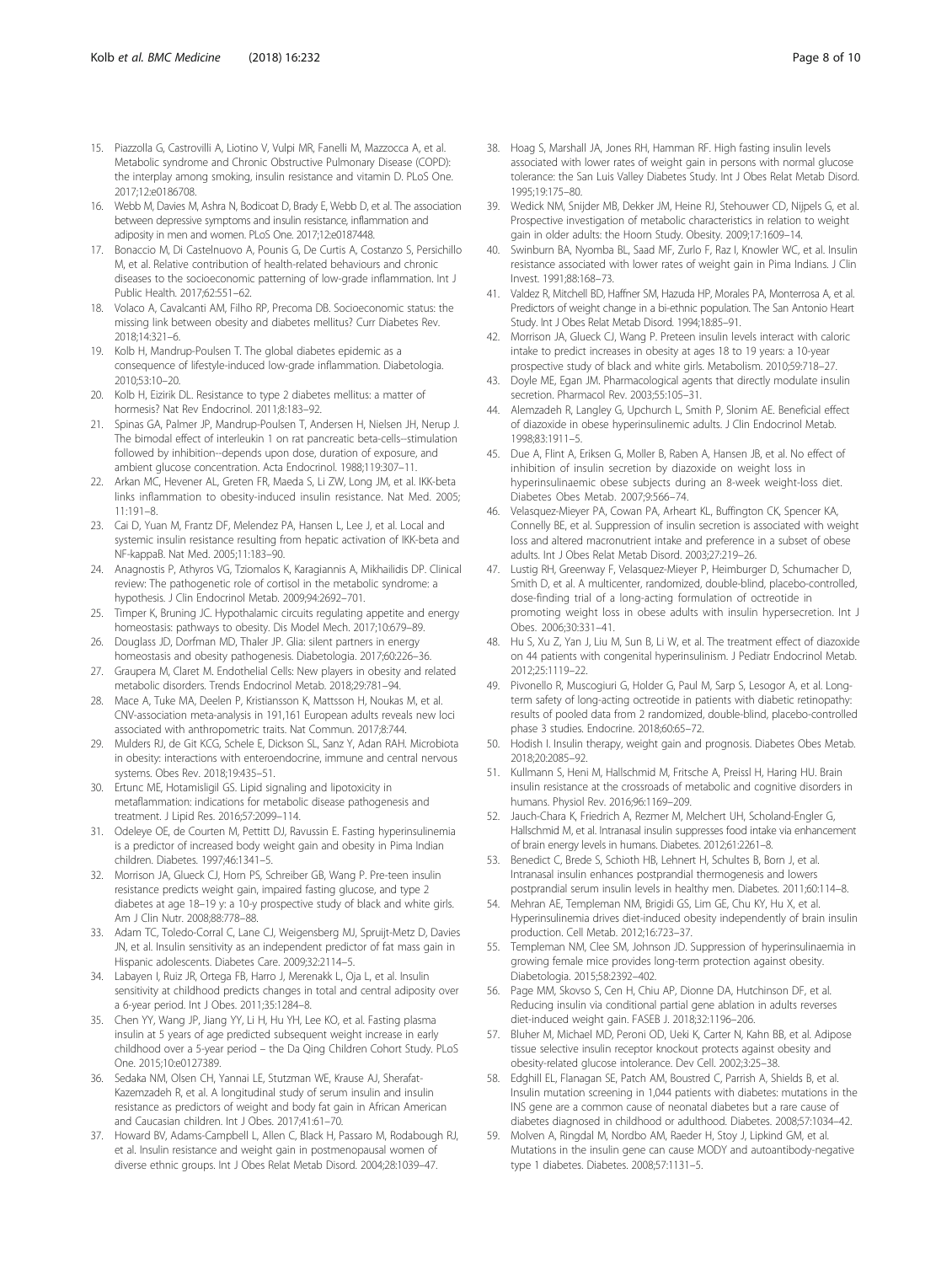- <span id="page-8-0"></span>60. Kleinberger JW, Copeland KC, Gandica RG, Haymond MW, Levitsky LL, Linder B, et al. Monogenic diabetes in overweight and obese youth diagnosed with type 2 diabetes: the TODAY clinical trial. Genet Med. 2018;20:583–90.
- 61. Blundell JE, Dulloo AG, Salvador J, Fruhbeck G. Beyond BMI phenotyping the obesities. Obes Facts. 2014;7:322–8.
- 62. Thomas SH, Wisher MH, Brandenburg D, Sonksen PH. Insulin action on adipocytes. Evidence that the anti-lipolytic and lipogenic effects of insulin are mediated by the same receptor. Biochem J. 1979;184:355–60.
- 63. Nurjhan N, Campbell PJ, Kennedy FP, Miles JM, Gerich JE. Insulin doseresponse characteristics for suppression of glycerol release and conversion to glucose in humans. Diabetes. 1986;35:1326–31.
- 64. Groop LC, Bonadonna RC, DelPrato S, Ratheiser K, Zyck K, Ferrannini E, et al. Glucose and free fatty acid metabolism in non-insulin-dependent diabetes mellitus. Evidence for multiple sites of insulin resistance. J Clin Invest. 1989; 84:205–13.
- 65. Bonadonna RC, Groop L, Kraemer N, Ferrannini E, Del Prato S, DeFronzo RA. Obesity and insulin resistance in humans: a dose-response study. Metabolism. 1990;39:452–9.
- 66. Groop LC, Bonadonna RC, Simonson DC, Petrides AS, Shank M, DeFronzo RA. Effect of insulin on oxidative and nonoxidative pathways of free fatty acid metabolism in human obesity. Am J Physiol. 1992;263:E79–84.
- 67. Campbell PJ, Mandarino LJ, Gerich JE. Quantification of the relative impairment in actions of insulin on hepatic glucose production and peripheral glucose uptake in non-insulin-dependent diabetes mellitus. Metabolism. 1988;37:15–21.
- 68. Campbell PJ, Carlson MG, Hill JO, Nurjhan N. Regulation of free fatty acid metabolism by insulin in humans: role of lipolysis and reesterification. Am J Physiol. 1992;263:E1063–9.
- 69. Stumvoll M, Jacob S. Multiple sites of insulin resistance: muscle, liver and adipose tissue. Exp Clin Endocrinol Diabetes. 1999;107:107–10.
- 70. Jacob S, Hauer B, Becker R, Artzner S, Grauer P, Loblein K, et al. Lipolysis in skeletal muscle is rapidly regulated by low physiological doses of insulin. Diabetologia. 1999;42:1171–4.
- 71. Li C, Ford ES, McGuire LC, Mokdad AH, Little RR, Reaven GM. Trends in hyperinsulinemia among nondiabetic adults in the U.S. Diabetes Care. 2006; 29:2396–402.
- 72. Taylor R. Insulin resistance and type 2 diabetes. Diabetes. 2012;61:778–9.
- 73. Yeni-Komshian H, Carantoni M, Abbasi F, Reaven GM. Relationship between several surrogate estimates of insulin resistance and quantification of insulin-mediated glucose disposal in 490 healthy nondiabetic volunteers. Diabetes Care. 2000;23:171–5.
- 74. DeFronzo RA, Ferrannini E, Hendler R, Felig P, Wahren J. Regulation of splanchnic and peripheral glucose uptake by insulin and hyperglycemia in man. Diabetes. 1983;32:35–45.
- 75. Prager R, Wallace P, Olefsky JM. In vivo kinetics of insulin action on peripheral glucose disposal and hepatic glucose output in normal and obese subjects. J Clin Invest. 1986;78:472–81.
- 76. Tokarz VL, MacDonald PE, Klip A. The cell biology of systemic insulin function. J Cell Biol. 2018;217:2273–89.
- 77. Jung SH, Jung CH, Reaven GM, Kim SH. Adapting to insulin resistance in obesity: role of insulin secretion and clearance. Diabetologia. 2018;61:681–7.
- 78. Alemzadeh R, Karlstad MD, Tushaus K, Buchholz M. Diazoxide enhances basal metabolic rate and fat oxidation in obese Zucker rats. Metabolism. 2008;57:1597–607.
- 79. Williams KJ, Wu X. Imbalanced insulin action in chronic over nutrition: Clinical harm, molecular mechanisms, and a way forward. Atherosclerosis. 2016;247:225–82.
- 80. Choi SM, Tucker DF, Gross DN, Easton RM, DiPilato LM, Dean AS, et al. Insulin regulates adipocyte lipolysis via an Akt-independent signaling pathway. Mol Cell Biol. 2010;30:5009–20.
- 81. Eissing L, Scherer T, Todter K, Knippschild U, Greve JW, Buurman WA, et al. De novo lipogenesis in human fat and liver is linked to ChREBP-beta and metabolic health. Nat Commun. 2013;4:1528.
- 82. Del Prato S, Leonetti F, Simonson DC, Sheehan P, Matsuda M, DeFronzo RA. Effect of sustained physiologic hyperinsulinaemia and hyperglycaemia on insulin secretion and insulin sensitivity in man. Diabetologia. 1994; 37:1025–35.
- 83. Hotamisligil GS. Inflammation, metaflammation and immunometabolic disorders. Nature. 2017;542:177–85.
- 84. Torres-Fuentes C, Schellekens H, Dinan TG, Cryan JF. The microbiota-gutbrain axis in obesity. Lancet Gastroenterol Hepatol. 2017;2:747–56.
- Pan WW, Myers MG Jr. Leptin and the maintenance of elevated body weight. Nat Rev Neurosci. 2018;19:95–105.
- 86. Loos RJ. The genetics of adiposity. Curr Opin Genet Dev. 2018;50:86–95.
- 87. Qasim A, Turcotte M, de Souza RJ, Samaan MC, Champredon D, Dushoff J, et al. On the origin of obesity: identifying the biological, environmental and cultural drivers of genetic risk among human populations. Obes Rev. 2018; 19:121–49.
- 88. Nolan CJ, Ruderman NB, Kahn SE, Pedersen O, Prentki M. Insulin resistance as a physiological defense against metabolic stress: implications for the management of subsets of type 2 diabetes. Diabetes. 2015;64:673–86.
- 89. DiLoreto R, Murphy CT. The cell biology of aging. Mol Biol Cell. 2015;26: 4524–31.
- 90. Azzu V, Valencak TG. Energy metabolism and ageing in the mouse: a minireview. Gerontology. 2017;63:327–36.
- 91. Templeman NM, Flibotte S, Chik JHL, Sinha S, Lim GE, Foster LJ, et al. Reduced circulating insulin enhances insulin sensitivity in old mice and extends lifespan. Cell Rep. 2017;20:451–63.
- 92. Shadid S, Kanaley JA, Sheehan MT, Jensen MD. Basal and insulin-regulated free fatty acid and glucose metabolism in humans. Am J Physiol Endocrinol Metab. 2007;292:E1770–4.
- 93. Widjaja A, Morris RJ, Levy JC, Frayn KN, Manley SE, Turner RC. Within- and between-subject variation in commonly measured anthropometric and biochemical variables. Clin Chem. 1999;45:561–6.
- 94. Karpe F, Dickmann JR, Frayn KN. Fatty acids, obesity, and insulin resistance: time for a reevaluation. Diabetes. 2011;60:2441–9.
- 95. Il'yasova D, Wang F, D'Agostino RB Jr, Hanley A, Wagenknecht LE. Prospective association between fasting NEFA and type 2 diabetes: impact of post-load glucose. Diabetologia. 2010;53:866–74.
- 96. Byrne CD, Maison P, Halsall D, Martensz N, Hales CN, Wareham NJ. Crosssectional but not longitudinal associations between non-esterified fatty acid levels and glucose intolerance and other features of the metabolic syndrome. Diabet Med. 1999;16:1007–15.
- 97. Finucane FM, Sharp SJ, Hatunic M, Sleigh A, De Lucia RE, Sayer AA, et al. Intrahepatic lipid content and insulin resistance are more strongly associated with impaired NEFA suppression after oral glucose loading than with fasting NEFA levels in healthy older individuals. Int J Endocrinol. 2013; 2013:870487.
- 98. Jocken JW, Langin D, Smit E, Saris WH, Valle C, Hul GB, et al. Adipose triglyceride lipase and hormone-sensitive lipase protein expression is decreased in the obese insulin-resistant state. J Clin Endocrinol Metab. 2007;92:2292–9.
- 99. Clayton DJ, Burrell K, Mynott G, Creese M, Skidmore N, Stensel DJ, et al. Effect of 24-h severe energy restriction on appetite regulation and ad libitum energy intake in lean men and women. Am J Clin Nutr. 2016; 104:1545–53.
- 100. Lim EL, Hollingsworth KG, Aribisala BS, Chen MJ, Mathers JC, Taylor R. Reversal of type 2 diabetes: normalisation of beta cell function in association with decreased pancreas and liver triacylglycerol. Diabetologia. 2011;54:2506–14.
- 101. Carswell KA, Belgaumkar AP, Amiel SA, Patel AG. A systematic review and meta-analysis of the effect of gastric bypass surgery on plasma lipid levels. Obes Surg. 2016;26:843–55.
- 102. Corkey BE. Banting lecture 2011: hyperinsulinemia: cause or consequence? Diabetes. 2012;61:4–13.
- 103. Erion KA, Corkey BE. Hyperinsulinemia: a cause of obesity? Curr Obes Rep. 2017;6:178–86.
- 104. Valachovicova M, Krajcovicova-Kudlackova M, Blazicek P, Babinska K. No evidence of insulin resistance in normal weight vegetarians. A case control study. Eur J Nutr. 2006;45:52–4.
- 105. Longo VD, Panda S. Fasting, circadian rhythms, and time-restricted feeding in healthy lifespan. Cell Metab. 2016;23:1048–59.
- 106. Pories WJ, Dohm GL. Diabetes: have we got it all wrong? Hyperinsulinism as the culprit: surgery provides the evidence. Diabetes Care. 2012;35:2438–42.
- 107. Saad A, Dalla MC, Nandy DK, Levine JA, Bharucha AE, Rizza RA, et al. Diurnal pattern to insulin secretion and insulin action in healthy individuals. Diabetes. 2012;61:2691–700.
- 108. Basse AL, Dalbram E, Larsson L, Gerhart-Hines Z, Zierath JR, Treebak JT. Skeletal muscle insulin sensitivity show circadian rhythmicity which is independent of exercise training status. Front Physiol. 2018;9:1198.